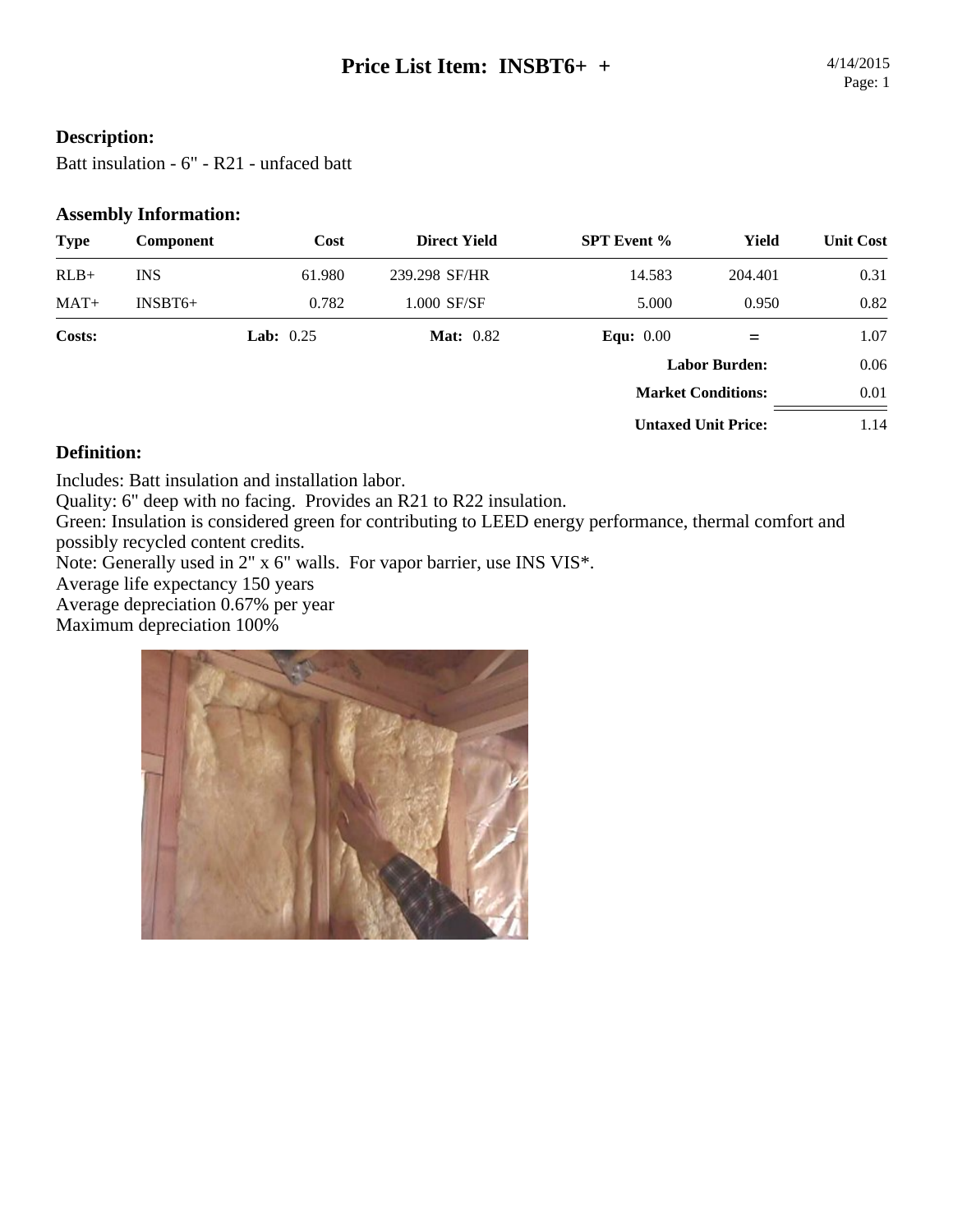#### **Description:**

Batt insulation - Add-on for confined spaces

#### **Assembly Information:**

| <b>Type</b> | Component  | Cost               | <b>Direct Yield</b> | <b>SPT</b> Event %         | Yield   | <b>Unit Cost</b> |
|-------------|------------|--------------------|---------------------|----------------------------|---------|------------------|
| $RLB+$      | <b>INS</b> | 61.980             | 230,000 SF/HR       | 14.583                     | 196.459 | 0.32             |
| RLB-        | <b>DMO</b> | 49.510             | 260.000 SF/HR       | 33.333                     | 173.334 | 0.28             |
| Costs:      |            | <b>Lab:</b> $0.47$ | <b>Mat:</b> 0.00    | Equ: $0.00$                |         | 0.47             |
|             |            |                    |                     | <b>Labor Burden:</b>       |         | 0.13             |
|             |            |                    |                     | <b>Market Conditions:</b>  |         | 0.00             |
|             |            |                    |                     | <b>Untaxed Unit Price:</b> |         | 0.60             |

#### **Definition:**

Includes: Additional labor to install insulation in confined spaces. Additional labor cost to remove dry insulation from confined spaces and to discard in a job-site waste receptacle.

Note: This item is an add-on cost for installing batt insulation in confined spaces, such as crawl spaces. Situations with confined spaces can vary greatly; estimators may need to adjust the pricing of this item to match the conditions of the job at hand.

Average life expectancy 150 years

Average depreciation 0.67% per year

Maximum depreciation 100%